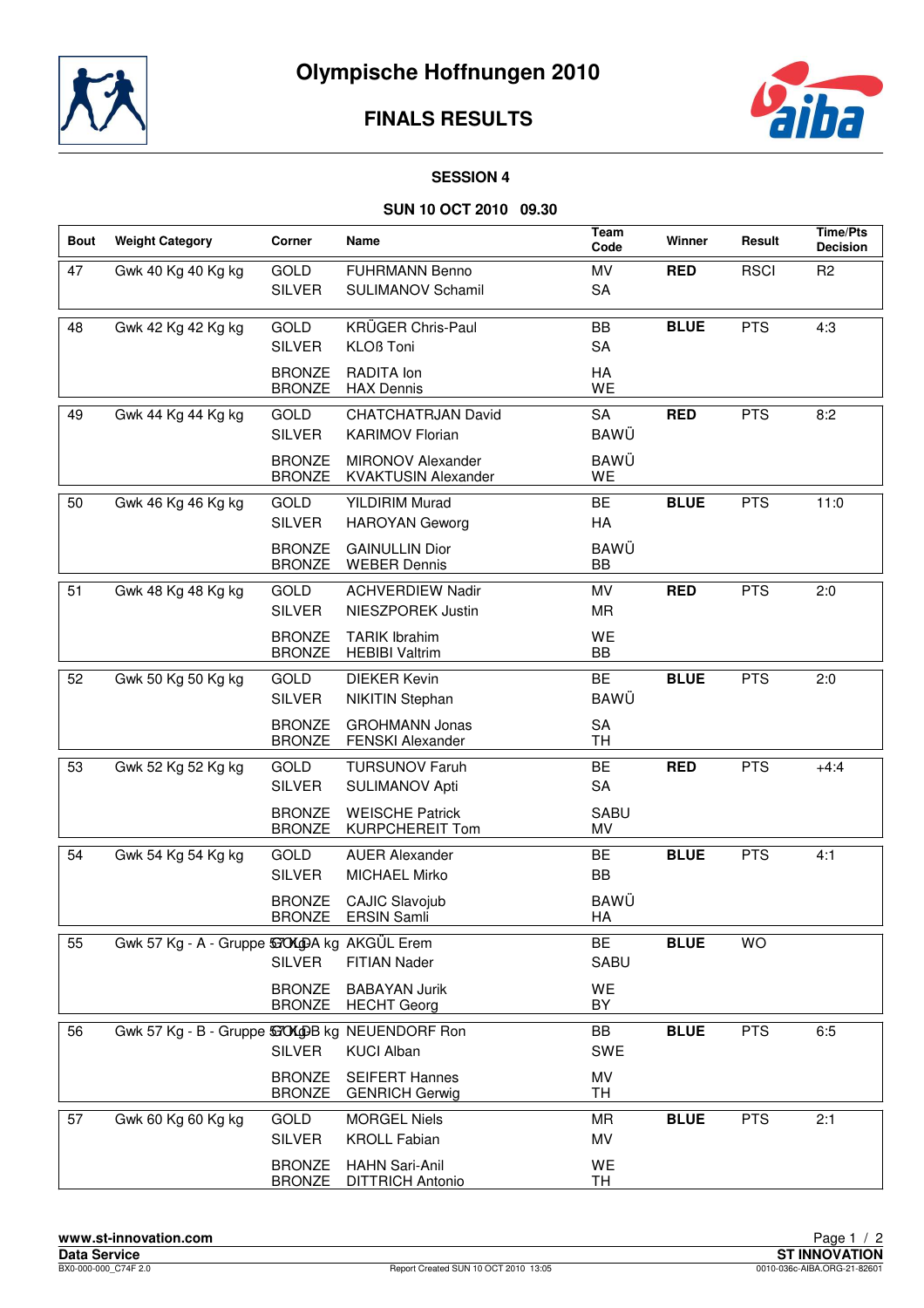



**RESULTS**

## **SESSION 3**

### **SAT 9 OCT 2010 14.00**

| <b>Bout</b> | <b>Weight Category</b> | Corner                    | <b>Name</b>                                           | Team<br>Code             | Winner      | Result     | <b>Time/Pts</b><br><b>Decision</b> |
|-------------|------------------------|---------------------------|-------------------------------------------------------|--------------------------|-------------|------------|------------------------------------|
| 35          | Gwk 44 Kg 44 Kg kg     | <b>RED</b><br><b>BLUE</b> | <b>CHATCHATRJAN David</b><br><b>MIRONOV Alexander</b> | <b>SA</b><br>BAWÜ        | <b>RED</b>  | <b>PTS</b> | 13:4                               |
| 36          | Gwk 44 Kg 44 Kg kg     | <b>RED</b><br><b>BLUE</b> | <b>KVAKTUSIN Alexander</b><br><b>KARIMOV Florian</b>  | WE<br><b>BAWÜ</b>        | <b>BLUE</b> | <b>PTS</b> | $+4:4$                             |
| 37          | Gwk 50 Kg 50 Kg kg     | <b>RED</b><br><b>BLUE</b> | <b>FENSKI Alexander</b><br><b>NIKITIN Stephan</b>     | <b>TH</b><br><b>BAWÜ</b> | <b>BLUE</b> | <b>WO</b>  |                                    |
| 38          | Gwk 50 Kg 50 Kg kg     | <b>RED</b><br><b>BLUE</b> | <b>DIEKER Kevin</b><br><b>GROHMANN Jonas</b>          | BE<br><b>SA</b>          | <b>RED</b>  | <b>PTS</b> | $+3:3$                             |
| 39          | Gwk 52 Kg 52 Kg kg     | <b>RED</b><br><b>BLUE</b> | <b>WEISCHE Patrick</b><br><b>TURSUNOV Faruh</b>       | <b>SABU</b><br>BE        | <b>BLUE</b> | <b>PTS</b> | 6:1                                |
| 40          | Gwk 52 Kg 52 Kg kg     | <b>RED</b><br><b>BLUE</b> | <b>KURPCHEREIT Tom</b><br><b>SULIMANOV Apti</b>       | <b>MV</b><br>SA          | <b>BLUE</b> | <b>PTS</b> | 6:2                                |
| 41          | Gwk 54 Kg 54 Kg kg     | <b>RED</b><br><b>BLUE</b> | <b>ERSIN Samli</b><br>MICHAEL Mirko                   | HA<br>BB                 | <b>BLUE</b> | <b>RET</b> | R <sub>3</sub>                     |
| 42          | Gwk 54 Kg 54 Kg kg     | <b>RED</b><br><b>BLUE</b> | <b>AUER Alexander</b><br><b>CAJIC Slavojub</b>        | <b>BE</b><br><b>BAWÜ</b> | <b>RED</b>  | <b>PTS</b> | 2:1                                |
| 43          | Gwk 60 Kg 60 Kg kg     | <b>RED</b><br><b>BLUE</b> | <b>KROLL Fabian</b><br><b>DITTRICH Antonio</b>        | MV<br>TH                 | <b>RED</b>  | <b>PTS</b> | 4:3                                |
| 44          | Gwk 60 Kg 60 Kg kg     | <b>RED</b><br><b>BLUE</b> | <b>HAHN Sari-Anil</b><br><b>MORGEL Niels</b>          | WE<br>MR                 | <b>BLUE</b> | <b>PTS</b> | 6:0                                |
| 45          | Gwk 63 Kg 63 Kg kg     | <b>RED</b><br><b>BLUE</b> | <b>JARRAR Samuel</b><br>LÜHR Benjamin                 | SWE<br>MV                | <b>RED</b>  | <b>PTS</b> | 8:4                                |
| 46          | Gwk 63 Kg 63 Kg kg     | <b>RED</b><br><b>BLUE</b> | <b>DJOKIC Wouter</b><br><b>SCHEMNITZER Mano</b>       | NL<br>HA                 | <b>BLUE</b> | <b>PTS</b> | 5:1                                |



**Data Service ST INNOVATION** BXM-000-Z03\_C74 5.0 Report Created SAT 9 OCT 2010 17:06 0010-036c-AIBA.ORG-21-82601

Page 1 / 1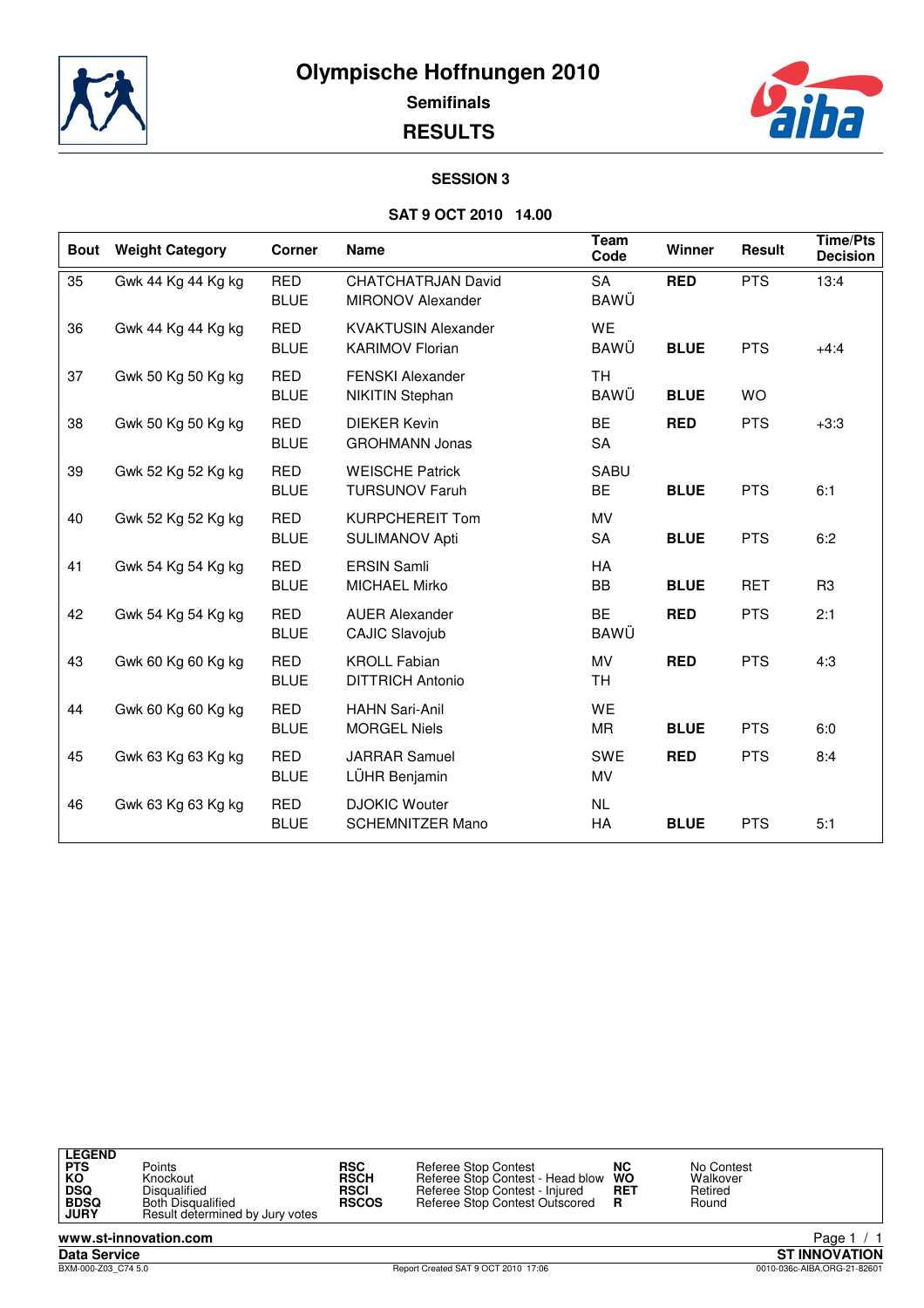



#### **SESSION 2**

#### **SAT 9 OCT 2010 09.30**

| <b>Bout</b> | <b>Weight Category</b>                           | <b>Corner</b>             | Name                                            | Team<br>Code             | Winner      | Result     | <b>Time/Pts</b><br><b>Decision</b> |
|-------------|--------------------------------------------------|---------------------------|-------------------------------------------------|--------------------------|-------------|------------|------------------------------------|
| 19          | Gwk 42 Kg 42 Kg kg                               | <b>RED</b><br><b>BLUE</b> | <b>HAX Dennis</b><br><b>KLOß Toni</b>           | WE<br>${\sf SA}$         | <b>BLUE</b> | <b>PTS</b> | $+4:4$                             |
| 20          | Gwk 42 Kg 42 Kg kg                               | <b>RED</b><br><b>BLUE</b> | RADITA Ion<br>KRÜGER Chris-Paul                 | <b>HA</b><br>BB          | <b>BLUE</b> | <b>PTS</b> | 7:2                                |
| 21          | Gwk 46 Kg 46 Kg kg                               | <b>RED</b><br><b>BLUE</b> | <b>HAROYAN Geworg</b><br><b>WEBER Dennis</b>    | HA<br>BB                 | <b>RED</b>  | <b>PTS</b> | 4:0                                |
| 22          | Gwk 46 Kg 46 Kg kg                               | <b>RED</b><br><b>BLUE</b> | <b>YILDIRIM Murad</b><br><b>GAINULLIN Dior</b>  | <b>BE</b><br><b>BAWÜ</b> | <b>RED</b>  | <b>PTS</b> | 10:1                               |
| 23          | Gwk 48 Kg 48 Kg kg                               | <b>RED</b><br><b>BLUE</b> | <b>ACHVERDIEW Nadir</b><br><b>TARIK Ibrahim</b> | MV<br>WE                 | <b>RED</b>  | <b>PTS</b> | 7:2                                |
| 24          | Gwk 48 Kg 48 Kg kg                               | <b>RED</b><br><b>BLUE</b> | NIESZPOREK Justin<br><b>HEBIBI Valtrim</b>      | <b>MR</b><br>BB          | <b>RED</b>  | <b>PTS</b> | 4:3                                |
| 25          | Gwk 57 Kg - A - Gruppe 57EKg-A kg FITIAN Nader   | BLUE                      | <b>HECHT</b> Georg                              | <b>SABU</b><br>BY        | <b>RED</b>  | <b>PTS</b> | 9:1                                |
| 26          | Gwk 57 Kg - A - Gruppe 57EKg-A kg BABAYAN Jurik  | <b>BLUE</b>               | AKGÜL Erem                                      | WE<br><b>BE</b>          | <b>BLUE</b> | <b>PTS</b> | 8:5                                |
| 27          | Gwk 57 Kg - B - Gruppe 57EKg-B kg GENRICH Gerwig | <b>BLUE</b>               | <b>KUCI Alban</b>                               | <b>TH</b><br>SWE         | <b>BLUE</b> | <b>PTS</b> | $+7:7$                             |
| 28          | Gwk 57 Kg - B - Gruppe 57EKg-B kg SEIFERT Hannes | BLUE                      | NEUENDORF Ron                                   | MV<br>BB                 | <b>BLUE</b> | <b>PTS</b> | 10:2                               |
| 29          | Gwk 66 Kg 66 Kg kg                               | <b>RED</b><br><b>BLUE</b> | <b>GASANOV Ansor</b><br><b>GASARJAN Arthur</b>  | <b>BAWÜ</b><br>MV        | <b>RED</b>  | <b>PTS</b> | 4:2                                |
| 30          | Gwk 66 Kg 66 Kg kg                               | <b>RED</b><br><b>BLUE</b> | <b>SISKA Alexandros</b><br>SEMMO Ahmad          | <b>BAWÜ</b><br><b>MR</b> | <b>BLUE</b> | <b>RSC</b> | R <sub>3</sub>                     |
| 31          | Gwk 70 Kg 70 Kg kg                               | <b>RED</b><br><b>BLUE</b> | KHACHATRYAN Ashot<br><b>LORENZ Nico</b>         | HA<br>MV                 | <b>RED</b>  | KO         | R <sub>2</sub>                     |
| 32          | Gwk 70 Kg 70 Kg kg                               | <b>RED</b><br><b>BLUE</b> | <b>MORGEL Nick</b><br><b>BATTI Loran</b>        | <b>MR</b><br>SWE         | <b>BLUE</b> | <b>PTS</b> | 3:1                                |
| 33          | Gwk 75 Kg 75 Kg kg                               | <b>RED</b><br><b>BLUE</b> | <b>PERRY Melvin</b><br><b>TILEV Dimitar</b>     | <b>BAWÜ</b><br>WE        | <b>RED</b>  | <b>PTS</b> | 8:2                                |
| 34          | Gwk 75 Kg 75 Kg kg                               | <b>RED</b><br><b>BLUE</b> | <b>SCHAER Phillip</b><br><b>CISS Marcel</b>     | <b>BE</b><br>BY          | <b>BLUE</b> | <b>PTS</b> | 8:2                                |



PTS Points Points<br>**KO Market Head Direct Profession Profession Profession Profession Profession Profession Profession Profession**<br>Network Disqualified Profession Profession Profession Profession Profession Profession Profe

**Data Service ST INNOVATION** Page 1 / 1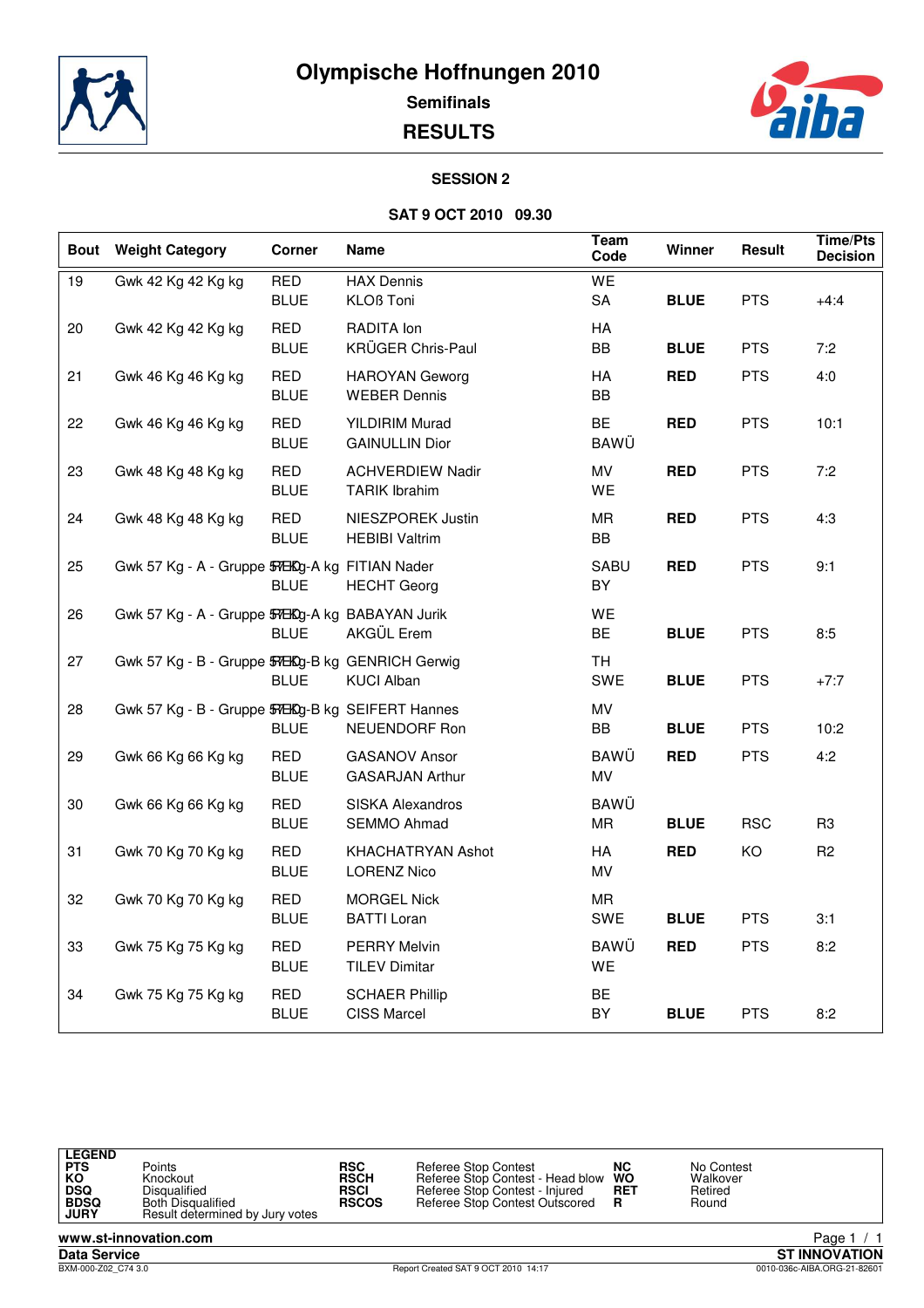**Olympische Hoffnungen 2010**



**Quarterfinals**

**RESULTS**



#### **SESSION 1**

#### **FRI 8 OCT 2010 16.00**

| <b>Bout</b>    | <b>Weight Category</b>                          | Corner                    | Name                                                | <b>Team</b><br>Code | Winner      | Result     | <b>Time/Pts</b><br><b>Decision</b> |
|----------------|-------------------------------------------------|---------------------------|-----------------------------------------------------|---------------------|-------------|------------|------------------------------------|
| $\mathbf{1}$   | Gwk 44 Kg 44 Kg kg                              | <b>RED</b><br><b>BLUE</b> | <b>KARIMOV Florian</b><br><b>MEIER Heinrich</b>     | BAWÜ<br>BY          | <b>RED</b>  | <b>PTS</b> | 7:1                                |
| $\overline{c}$ | Gwk 46 Kg 46 Kg kg                              | <b>RED</b><br><b>BLUE</b> | <b>KIEL Friederich</b><br><b>GAINULLIN Dior</b>     | WE<br>BAWÜ          | <b>BLUE</b> | <b>PTS</b> | 11:7                               |
| 3              | Gwk 50 Kg 50 Kg kg                              | <b>RED</b><br><b>BLUE</b> | <b>KURSCHAT Maximilian</b><br><b>DIEKER Kevin</b>   | MV<br><b>BE</b>     | <b>BLUE</b> | <b>RSC</b> | R <sub>3</sub>                     |
| 4              | Gwk 50 Kg 50 Kg kg                              | <b>RED</b><br><b>BLUE</b> | <b>GROHMANN Jonas</b><br>CÖMERTEL Onur              | <b>SA</b><br>HA     | <b>RED</b>  | <b>PTS</b> | 9:1                                |
| 5              | Gwk 52 Kg 52 Kg kg                              | <b>RED</b><br><b>BLUE</b> | <b>COSKUN Bartu</b><br><b>TURSUNOV Faruh</b>        | BB<br>BE            | <b>BLUE</b> | <b>PTS</b> | 9:4                                |
| 6              | Gwk 52 Kg 52 Kg kg                              | <b>RED</b><br><b>BLUE</b> | <b>KURPCHEREIT Tom</b><br><b>FERTICH Alex</b>       | MV<br>BY            | <b>RED</b>  | <b>PTS</b> | 8:2                                |
| $\overline{7}$ | Gwk 52 Kg 52 Kg kg                              | <b>RED</b><br><b>BLUE</b> | <b>BARYSHNIK Wladislaw</b><br><b>SULIMANOV Apti</b> | <b>BAWÜ</b><br>SA   | <b>BLUE</b> | <b>PTS</b> | 5:3                                |
| 8              | Gwk 54 Kg 54 Kg kg                              | <b>RED</b><br><b>BLUE</b> | <b>MICHAEL Mirko</b><br><b>BITTNER Alexander</b>    | BB<br>BY            | <b>RED</b>  | <b>PTS</b> | 11:3                               |
| 9              | Gwk 54 Kg 54 Kg kg                              | <b>RED</b><br><b>BLUE</b> | <b>AUER Alexander</b><br><b>HELBING Brian</b>       | <b>BE</b><br>BB     | <b>RED</b>  | <b>PTS</b> | 7:4                                |
| 10             | Gwk 54 Kg 54 Kg kg                              | RED<br><b>BLUE</b>        | <b>BABAYAN Hamlet</b><br>CAJIC Slavojub             | WE<br>BAWÜ          | <b>BLUE</b> | <b>PTS</b> | 4:3                                |
| 11             | Gwk 57 Kg - A - Gruppe 57EKg-A kg AKGÜL Erem    | <b>BLUE</b>               | <b>ISAKSON Oliver</b>                               | <b>BE</b><br>SWE    | <b>RED</b>  | <b>PTS</b> | 9:1                                |
| 12             | Gwk 57 Kg - B - Gruppe 57EKg-B kg NEUENDORF Ron | <b>BLUE</b>               | <b>GORDASCH Alexander</b>                           | BB<br><b>SH</b>     | <b>RED</b>  | <b>PTS</b> | 15:1                               |
| 13             | Gwk 60 Kg 60 Kg kg                              | <b>RED</b><br><b>BLUE</b> | <b>HAHN Sari-Anil</b><br>PETERS Niklas              | WE<br><b>SH</b>     | <b>RED</b>  | <b>RSC</b> | R <sub>3</sub>                     |
| 14             | Gwk 60 Kg 60 Kg kg                              | <b>RED</b><br><b>BLUE</b> | <b>MORGEL Niels</b><br><b>KRISCHANOWSKI Arthur</b>  | <b>MR</b><br>BY     | <b>RED</b>  | <b>PTS</b> | 4:2                                |
| 15             | Gwk 63 Kg 63 Kg kg                              | <b>RED</b><br><b>BLUE</b> | KUSCHEL René<br><b>DJOKIC Wouter</b>                | BE<br><b>NL</b>     | <b>BLUE</b> | <b>PTS</b> | 10:3                               |
| 16             | Gwk 63 Kg 63 Kg kg                              | <b>RED</b><br><b>BLUE</b> | SCHEMNITZER Mano<br><b>MANIG Sebastian</b>          | HA<br>SA            | <b>RED</b>  | <b>PTS</b> | 8:0                                |
| 17             | Gwk 75 Kg 75 Kg kg                              | <b>RED</b><br><b>BLUE</b> | <b>HANSEN Rasmus</b><br><b>SCHAER Phillip</b>       | SABU<br>BE          | <b>BLUE</b> | <b>PTS</b> | 4:1                                |
| 18             | Gwk 75 Kg 75 Kg kg                              | <b>RED</b><br><b>BLUE</b> | <b>LANGE Marco</b><br>CISS Marcel                   | MV<br>BY            | <b>BLUE</b> | <b>RSC</b> | R <sub>1</sub>                     |

| <b>LEGEND</b><br>PTS<br>ΚO<br>DSQ<br><b>BDSQ</b><br><b>JURY</b> | Points<br>Knockout<br>Disqualified<br><b>Both Disqualified</b><br>Result determined by Jury votes | <b>RSC</b><br><b>RSCH</b><br><b>RSCI</b><br><b>RSCOS</b> | Referee Stop Contest<br>Referee Stop Contest - Head blow<br>Referee Stop Contest - Injured<br>Referee Stop Contest Outscored | NC<br><b>WO</b><br><b>RET</b><br>R | No Contest<br>Walkover<br>Retired<br>Round |
|-----------------------------------------------------------------|---------------------------------------------------------------------------------------------------|----------------------------------------------------------|------------------------------------------------------------------------------------------------------------------------------|------------------------------------|--------------------------------------------|
|-----------------------------------------------------------------|---------------------------------------------------------------------------------------------------|----------------------------------------------------------|------------------------------------------------------------------------------------------------------------------------------|------------------------------------|--------------------------------------------|

**www.st-innovation.com**